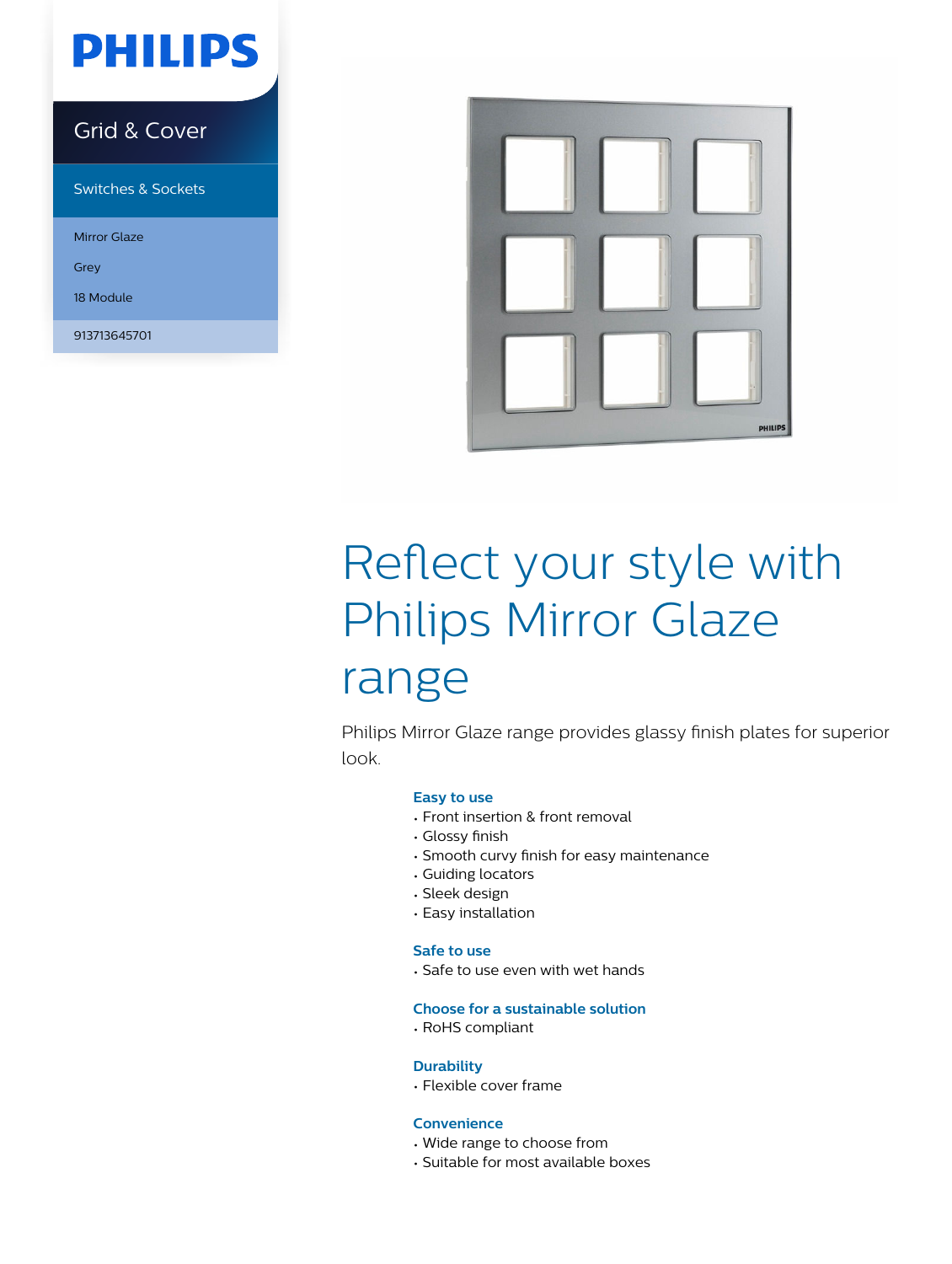## **Strength**

. Unique honeycomb construction